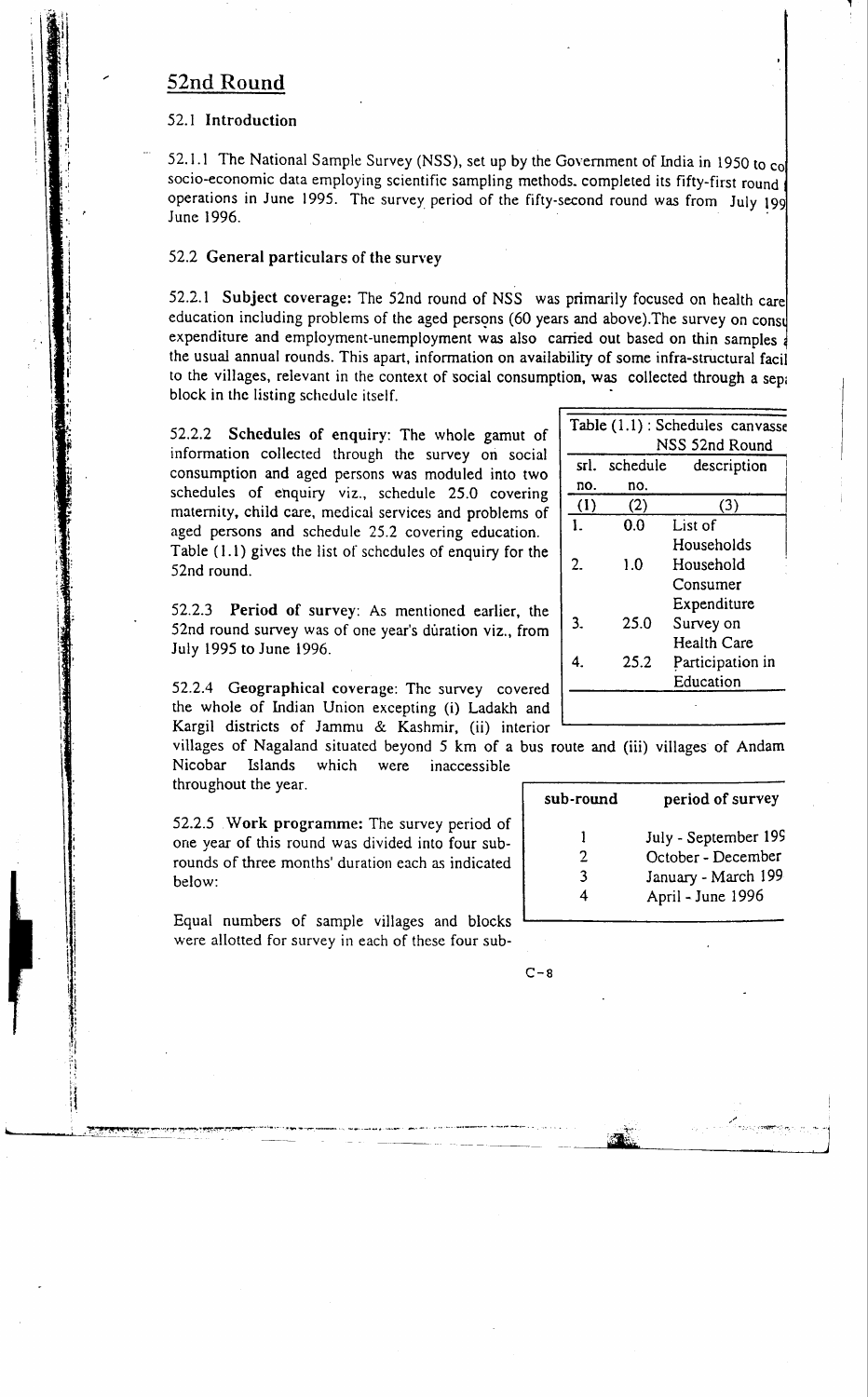rounds. Each village/block was generally surveyed during the sub-round period to which it was allotted. Because of arduous field conditions, this restriction could not be strictly enforced in Andaman & Nicobar Islands, Lakshadweep and rural areas of Arunacial Pradesh and Nagaland.

#### 52.3 Sample design

 $\frac{1}{2}$ [52.3.1 As usual, a stratified two-stage design was adopted in this reund. The first-stage units fiwere census villages in the rural sector (panchayat wards in case of Kerala) and the NSSO urban of frame survey(UFS) blocks in the urban sector. The second-stage units were households in both the sectors.

52.3.2 Sampling frame for first stage units: The lists of census villages of 1991 census (1981) census list for  $J \& K$ ) constituted the sampling frame for the rural sector. For Kerala, however, the list of panchayat wards were used as the sampling frame for selection of panchayat wards in unthe rural sector. For Nagaland, the villages located within 5 km of a bus route constituted the assampling frame whereas, for Andaman & Nicobar Islands, the Est of 'accessible' villages For the urban sector, the lists of NSSO Urban Frame liconstituted the sampling frame. afsurvey (UFS) blocks were considered as the sampling frame.

 $\overline{5}$ 2.3.3 Stratification

 $\bar{2}$ 2.3.3.1 Rural: In the rural sector, each district was treated as a separate stratum. However, if

|              | population size class(as per 1991<br>stra- |                                  |  |  |  |  |  |
|--------------|--------------------------------------------|----------------------------------|--|--|--|--|--|
|              | census) of towns<br>tum                    |                                  |  |  |  |  |  |
|              | no.                                        |                                  |  |  |  |  |  |
|              | (1)<br>(2)                                 |                                  |  |  |  |  |  |
|              | all towns with population less             |                                  |  |  |  |  |  |
|              |                                            | than 50,000                      |  |  |  |  |  |
|              | 2                                          | all towns with 50,000 - 1,99,999 |  |  |  |  |  |
|              |                                            | all towns with 2,00,000          |  |  |  |  |  |
|              |                                            | 9,99,999                         |  |  |  |  |  |
| $\mathbf{a}$ | 4,5                                        | city with population<br>each     |  |  |  |  |  |
|              |                                            | 10,00,000 or above               |  |  |  |  |  |

the 1991 census population of the district was greater than or equal to  $\supseteq$  million (1.8 million population as per 1981 census for  $J \& K$ ), the district was split inte two or more strata, by grouping contiguous rehsels to form strata. In Gujarat, in the case  $\alpha$  districts extending over more than one NSS region, the part of a district falling within each NSS region formed a separate stratum.

52.3.3.2 Urban: In the urban sector, strata were formed, within each NSS region, by grouping towns on the basis of the population of towns. The urban strata were formed as follows:

52.3.4 Allocation of first-stage units (FSUs): It was decided to select a total sample of 13,000 FSUs(rural & urban combined) for the 'central sample' at all-India level. The total sample size of FSUs (rural & urban combined) for the

intral sample for a state/u.t. has been allocated to its rural and urban sectors considering the lative sizes of the rural and urban population with double weightage to the urban sector. Stateyel rural/urban allocations were adjusted to multiples of 8. Allocation cf first-stage units by

 $C-9$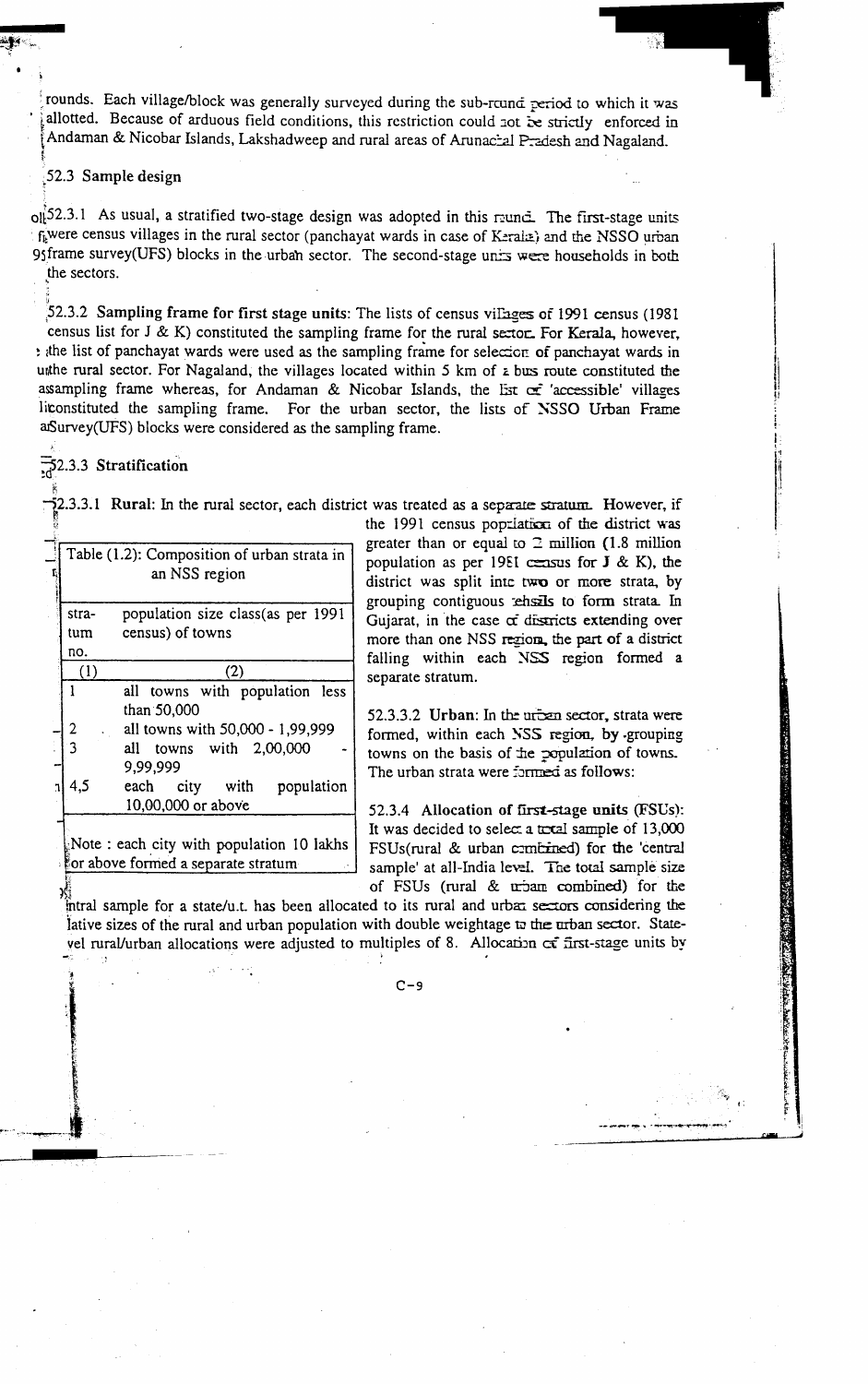state X sector is given in Table 52S. The state-level rural sample size was allocated to the rural strata in proportion to their rural population figures as per the census. Similarly, urban sample size of the state/u.t. was allocated to the urban strata in proportion to urban population figures as per the census. All the stratum-level allocations were adjusted to multiples of S as far as possible (otherwise multiples of 4). Allocations were made multiples of 8 to the extent possible in order to allocate them equally to each sub-sample X sub-round combination (2 sub-samples  $X$  4 subrounds).

52.3.5 Selection of first-stage units: Sample FSUs in the rural sector were selected circular systematically with equal probability. In the u.t. of Daman & Diu, the district Diu consisted of only two villages which were selected for survey in both the central and state samples. Sample blocks in the urban sector were also selected circular systematically with equal probability Sample FSUs of both the rural and the urban sectors were selected in the form of two independent sub-samples.

| rural sample      |                |  |  |  |  |  |
|-------------------|----------------|--|--|--|--|--|
| approx. present   | value* of $D$  |  |  |  |  |  |
| population of the |                |  |  |  |  |  |
| FSU               |                |  |  |  |  |  |
| less than 1200    | 1              |  |  |  |  |  |
| 1200 - 1799       | 4              |  |  |  |  |  |
| 1800 - 2199       | 5              |  |  |  |  |  |
| 2200 - 2599       | 6              |  |  |  |  |  |
| 2600 - 2999       | 7              |  |  |  |  |  |
| (and so on)       |                |  |  |  |  |  |
| urban sample      |                |  |  |  |  |  |
| approx. present   | value of D     |  |  |  |  |  |
| population of the |                |  |  |  |  |  |
| FSU               |                |  |  |  |  |  |
| less than 1200    | 1              |  |  |  |  |  |
| 1200 - 1999       | $\overline{2}$ |  |  |  |  |  |
| 2000 - 2799       | 3              |  |  |  |  |  |
| 2800 - 3599       | 4              |  |  |  |  |  |
| 3600 - 4399       | 5              |  |  |  |  |  |
| (and so on)       |                |  |  |  |  |  |

\* For rural areas of Himachal Pradesh, Sikkim and Punch, Rajouri, Udhampur and Doda districts of Jammu & Kashmir, the values of D were  $D=1$ for population less than  $600$ ; D=4 for population 600 to 1199; D=5 for population 1200 to 1499 and so on.  $D=1$  implied no hamlet-group / subblock formation.

52.3.6 Arunachal Pradesh : For the rural sector of Arunachal Praiesh, the procedure of cluster sampling was followed. The nucleus villages were selected circular systematically with equal probability, in the form of two independent sub-samples. A cluster, generally of 4 to 6 villages, was formed around each nucleus village.

52.3.7 Selection of hamlet-groups/sub-blocks **FSUs**  $only$ : Large **FSU** 'large' (for (villages/blocks) were divided into a suitabl number of hamlet-groups/sub-blocks havir equal population content. Two hamlet-grou were selected from large villages in the ru sector, whereas only one sub-block was select from large blocks of the urban sector. The t selected hamlet-groups in large FSUs of the n sector were considered together as one unit combined listing and selection of househo The number of hamlet-groups/sub-bl formed (D) was as per the guidelines ( alongside.

52.3.8 Selection of households (second units): From each selected FSU (or the s

hamlet-groups/sub-block of the FSU for large FSUs), a sample of 4 heuseholds for sched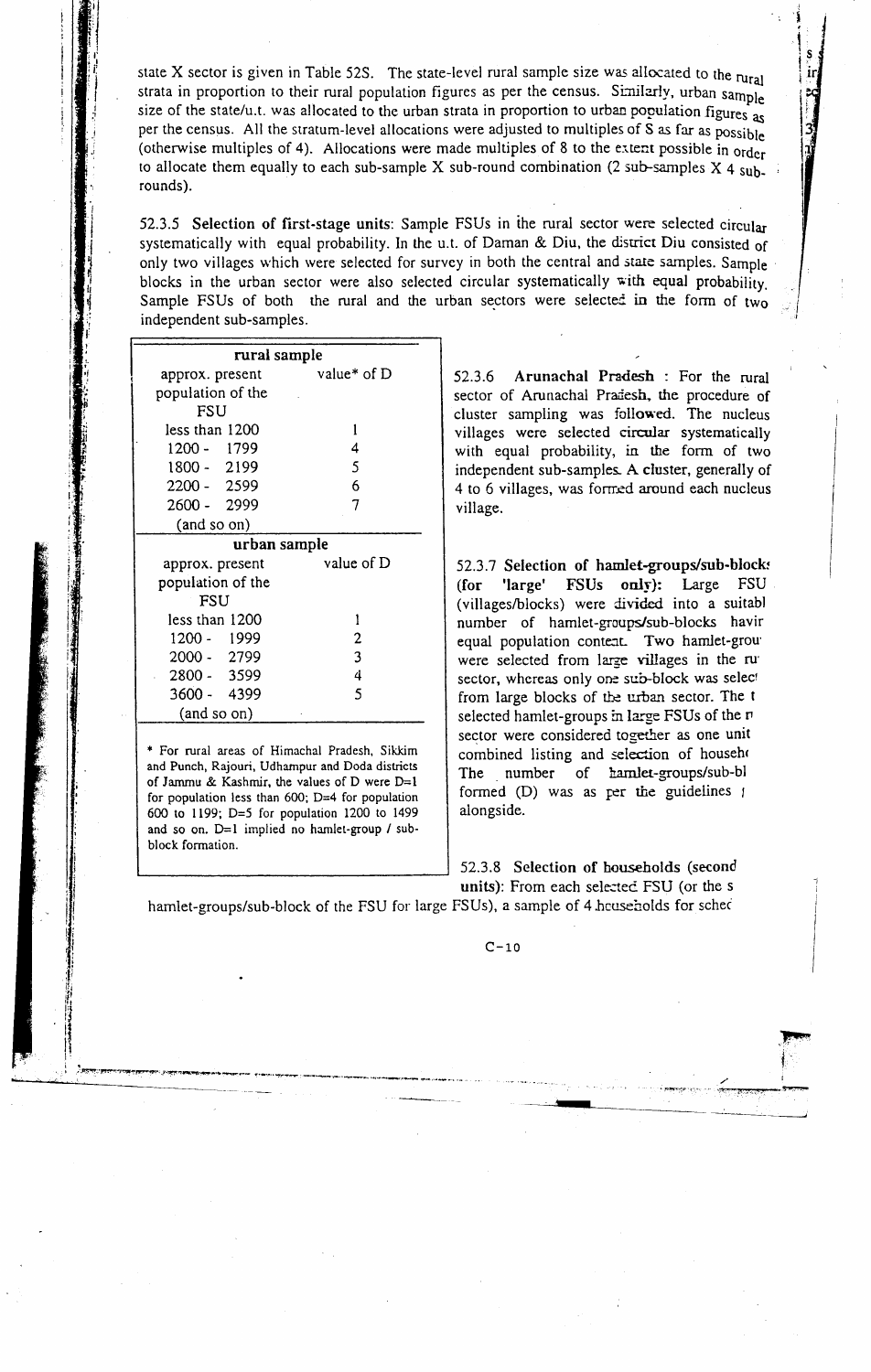as selected for the detailed enquiry. For schedule 1.0, the households listed were arranged by  $\frac{1}{2}$  eir means of livelihood and then the required number (i.e. 4) of sample households in  $\cdots$  $\frac{1}{2}$  lected circular systematically with a random start.

1.3.9 Number of sample villages and blocks allotted and surveyed along with number of mple households and persons are given in Table 52S.

# \ t4 Estimation Procedure

 $\mid$  :

**SERVER AND PROPERTY AND RELEASED PROPERTY** 

ii

,.

 $1.4.1$  The following notations are used in the sequel:

s= subscript for s-th stratum

 $i=$  subscript for i-th sample village/block

j= subscript for j-th second-stage stratum of a sample village/block

 $k$  = subscript for k-th sample household

b= subscript for b-th sub-sample

 $Ns$  = total number of villages/blocks in the frame of s-th stratum

 $n<sub>s</sub>$  = number of villages/blocks surveyed( including uninhabited and 'zero cases' but

excluding casualty and other not-received cases) in the s-th stratum, for any  $\frac{3}{2}$  particular schedule type.  $\frac{3}{2}$  particular schedule type.

D= total number of hamlet-groups/sub-blocks formed in the sample village/block  $(D=1,4,5,6...$  for rural sample and  $D=1,2,3,4...$  for urban sample) The notation  $D'$  used for the rural sector is described as :

 $D' = D$  for D=1 and  $D' = D'_{2}$  if  $D \ge 4$ 

H= total number of households listed in the FSU

h= number of households surveyed and used for tabulation

x, y= values of the characters x & y

 $\hat{X} \hat{Y}$  = estimate of population totals of the characters x  $\hat{X}$ 

 $\frac{1}{4}$ .2 Estimates of aggregates: The formula for obtaining  $\hat{Y}_r$ , the estimate of aggregate of any aracter y for the s-th stratum, are given below for schedule 1.0. These formulae may be used to tajn sub-sample wise estimates first and then the pooled estimate may be obtajned as the bple average of the sub-sample wise estimates. !

$$
\text{real:} \quad \hat{Y}_{\mathcal{S}} = \frac{N_s}{n_s} \sum_{i=1}^{n_s} D'_{si} \frac{H_{si}}{h_{si}} \sum_{k=1}^{h_{si}} y_{jik} \quad \dots (1)
$$

,. .

$$
\text{ban: } \hat{Y}_S = \frac{N_s}{n_s} \sum_{i=1}^{n_s} D_{si} \frac{H_{si}}{h_{si}} \sum_{k=1}^{h_{si}} y_{sik} \dots (2)
$$

4.3 Sub-sample estimates: Sub-sample estimates are computed on the basis of villages and cks surveyed in the concerned sub-sample. Thus  $n_i$  in the above formula would mean the

 $\mathcal{L}^{\mathcal{L}}$ 

i : Son between the contract of the contract of the contract of the contract of the contract of the contract o , and the contract of the contract of the contract of the contract of the contract of the contract of the contract of the contract of the contract of the contract of the contract of the contract of the contract of the con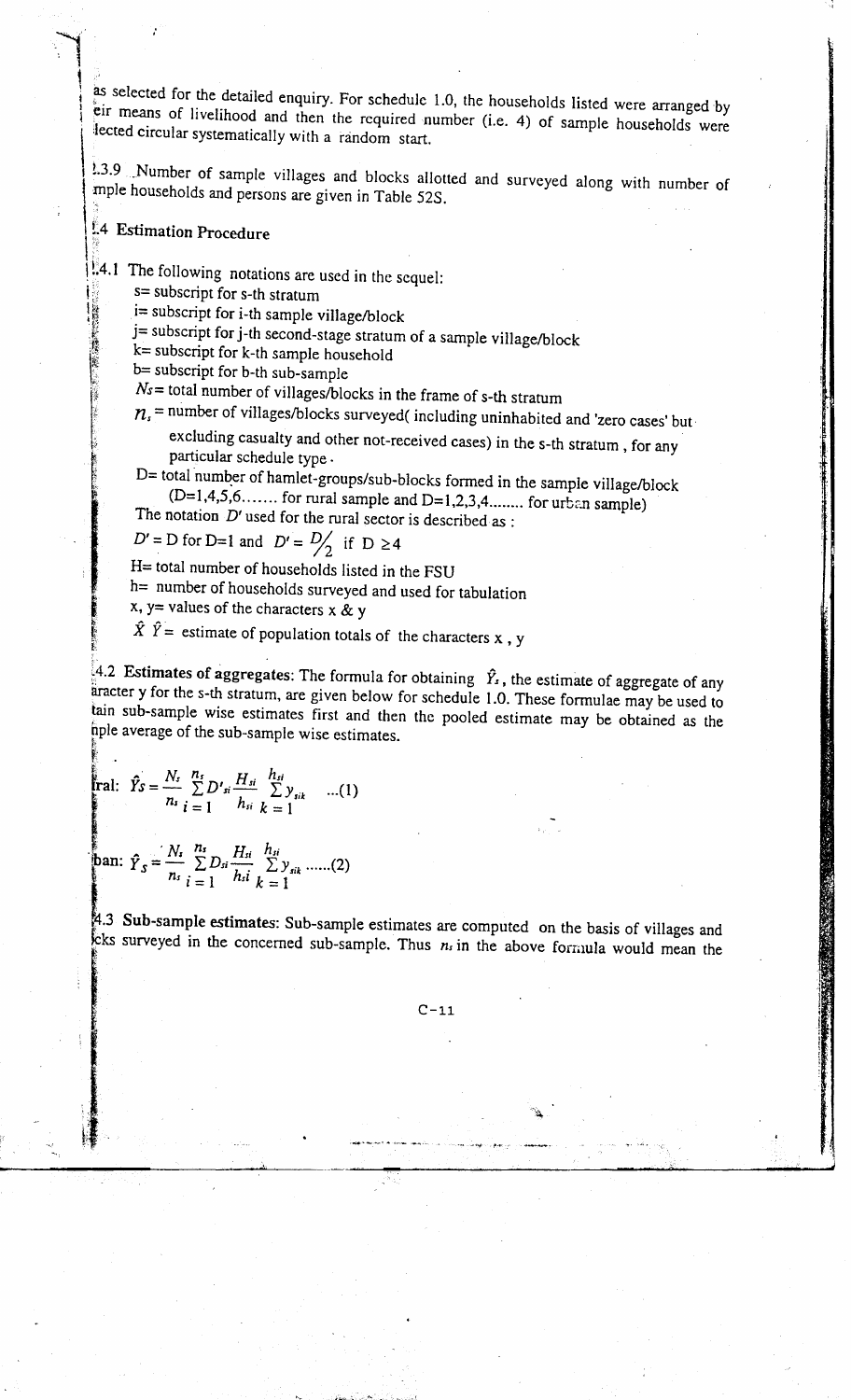number of surveyed villages/blocks (available for tabulation including uninhabited and zero cases) in the concerned sub-sample of s-th stratum.

| Table 52S:     | Number of villages/blocks allotted and surveyed and number of sample |                                 |          |                       |                    |       |        |                    |
|----------------|----------------------------------------------------------------------|---------------------------------|----------|-----------------------|--------------------|-------|--------|--------------------|
|                |                                                                      | households and persons surveyed |          |                       |                    |       |        |                    |
| State/u.t.     | number of                                                            |                                 |          |                       | number of surveyed |       |        |                    |
|                | blocks<br>villages                                                   |                                 |          | households<br>persons |                    |       |        |                    |
|                | allotted                                                             | surveyed                        | allotted | surveyed              | rural              | urban | rural  | urban <sup>.</sup> |
| (1)            | (2)                                                                  | (3)                             | (4)      | (5)                   | (6)                | (7)   | (8)    | (9)                |
|                |                                                                      |                                 |          | 384                   | 1999               | 1535  | 8736   | 6728               |
| Andhra Pradesh | 528                                                                  | 528                             | 384      |                       |                    |       | 6908   |                    |
| Assam          | 360                                                                  | 336                             | 88       | 87                    | 1324               | 348   |        | 1519               |
| <b>Bihar</b>   | 768                                                                  | 766                             | 232      | 232                   | 2700               | 924   | 14840  | 5011               |
| Gujarat        | 256                                                                  | 256                             | 264      | 264                   | 1002               | 1047  | 5180   | 5244               |
| Haryana        | 112                                                                  | 112                             | 80       | 80                    | 428                | 312   | 2367   | 1467               |
|                |                                                                      |                                 |          |                       |                    |       |        |                    |
| Kamataka       | 280                                                                  | 280                             | 248      | 248                   | 1034               | 990   | 5376   | 4668               |
| Kerala         | *288                                                                 | 288                             | 208      | 208                   | 1140               | 831   | 5404   | 3800               |
| M.P.           | 552                                                                  | 552                             | 328      | 328                   | 2078               | 1308  | 10903  | 6694               |
| Maharashtra    | 456                                                                  | 456                             | 560      | 560                   | 1729               | 2237  | 8555   | 10414              |
| Orissa         | 352                                                                  | 352                             | 112      | 112                   | 1306               | 448   | 6419   | 1996               |
|                |                                                                      |                                 |          |                       |                    |       |        |                    |
| Punjab         | 232                                                                  | 232                             | 200      | 200                   | 899                | 796   | 4840   | 3564               |
| Rajasthan      | 328                                                                  | 328                             | 200      | 200                   | 1261               | 797   | 6894   | 3969               |
| Tamil Nadu     | 448                                                                  | 448                             | 472      | 472                   | 1700               | 1874  | 6731   | 7652               |
| U.P.           | 968                                                                  | 968                             | 480      | 480                   | 3515               | 1918  | 19753  | 10302              |
| West Bengal    | 480                                                                  | 480                             | 368      | 368                   | 1855               | 1460  | 9093   | 6285               |
|                |                                                                      |                                 |          |                       |                    |       |        |                    |
| North-eastern  | 816                                                                  | 735                             | 392      | 392                   | 2830               | 1422  | 13792  | 6225               |
| North-western  | 536                                                                  | 421                             | 384      | 265                   | 1573               | 1039  | 8392   | 4650               |
| Southern       | 128                                                                  | 128                             | 112      | 112                   | 461                | 448   | 2158   | 1952               |
|                |                                                                      |                                 |          |                       |                    |       |        |                    |
| all-India      | 7888                                                                 | 7666                            | 5112     | 4992                  | 28834              | 19734 | 146341 | 92140              |

\*Figures denote number of panchayat wards.

52.4.4 Sub-sample estimates by schedule type for sch.1.0: There were two types of sch.1.0 Thus estimates could be generated by schedule type within the sub-sample. So  $n<sub>s</sub>$  in the formula for sch.1.0 would mean the number of surveyed villages/blocks (available for tabulation including uninhabited and zero cases) of the concerned schedule type in the concerned sub sample of s-th stratum.

52.4.5 Combined estimate: The combined estimate based on the whole sample was compute as the simple average of the sub-sample estimates. Thus if  $\hat{Y}_{t1}$  and  $\hat{Y}_{t2}$  be the sub-sampl estimates of s-th stratum total, the combined estimate was obtained as

$$
\hat{Y}_s = \frac{1}{2} \sum_{b=1}^{2} \hat{Y}_{sb} \qquad \qquad (3)
$$